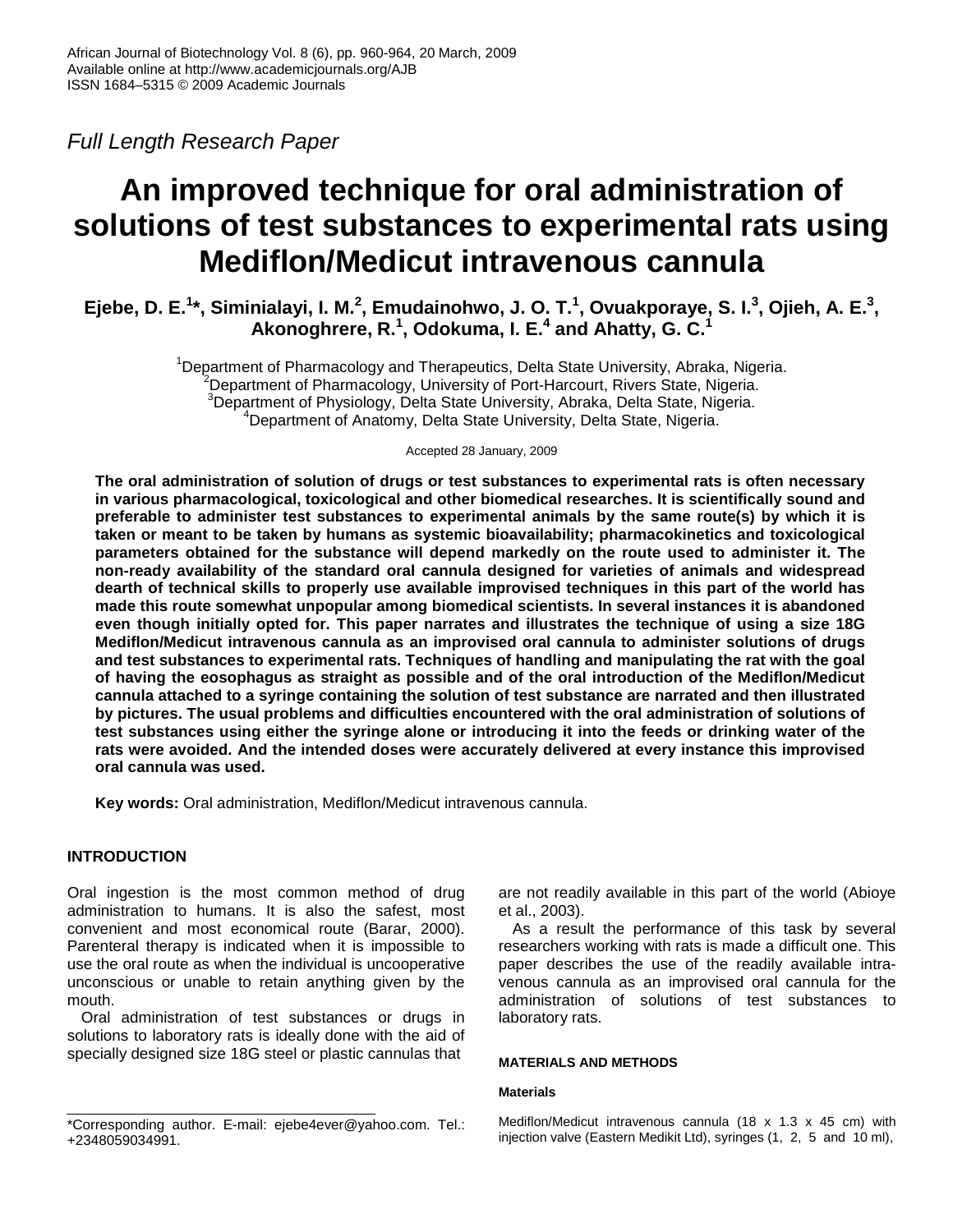

**Figure 1.** Materials required: Mediflon/Medicut intravenous cannula, plastic syringes (1, 2, 5 and 10 ml).

solution of drug or test substances, beaker and towel.

#### **Animal handling**

The oral administrations of drugs to laboratory rats require extensive handling and it is recommended that prior to experimental manipulation, such animals should be handled on a regular basis in non life threatening situations like weighing, petting, giving food treats. This makes the animals respond positively to handling and learn to recognize individuals. The animals should be handled gently but firmly avoiding loud noises or sudden movements (Risdahl, 2006).

To remove the rat from the cage, it is picked up by the tail close to the base and placed on the flat surface of a laboratory bench. While still holding to the tail with the right thumb and forefinger, the scruff of the animal is reached for with your left thumb and forefinger, positioning them firmly on either side of the animal's head at the level of the mandible. Simultaneously the rest finger and palm of the left hand are used to firmly press the thorax or trunk down against the flat surface of the bench. Thereafter the scruff (the loose skin over the neck) is gathered between the thumb and the forefinger and used to lift up the animal by the scruff. The tail may be held either firmly against the trunk with the fifth finger of the left hand or left hanging free. When held firmly this way, the rat is restrained and the esophagus is as straight as possible. For an aggressive animal not well acclimated to handling and with the absence of a bite proof hand glove, the above technique can still be used with a towel sandwiched between the left hand and the animal body all the way (Figures 1 to 10).

#### **Administration of the test substance/drug**

The cannula is inserted into a desired syringe containing the solution of drug or fluid test substance and held with the right (dominant) hand. It is introduced into the animal's oral cavity with the plastic tube tilted to the left side of the animal's incisor teeth in the midline and maintained in this position throughout the procedure to avoid damage to it from the animal's bite. The tube is now carefully advanced down the oral cavity between the tongue and roof of the mouth, occasionally it passes easily straight on into the esophagus at other times a resistance is encountered. This resistance can be relieved by the maintenance of a gentle inward push on the cannula while rotating the tip from side to side. This



**Figure 2.** Aspirating the extract from the flask with a 10 ml syringe.



**Figure 3.** Connect the Mediflon intravenous cannula to the 10 ml syringe containing the test solution.



**Figure 4.** Rats in the cage.

soon stimulates a swallow reflex, which transmits the cannula into the esophagus. Occasionally the animal may use any of its strong hands to attempt to push the cannula out of the mouth at this stage or during the injection. Working alone in this situation, instead of focusing on restraining the tail as explained above it greatly helps to use any of the other free fingers of your left hand to hold down the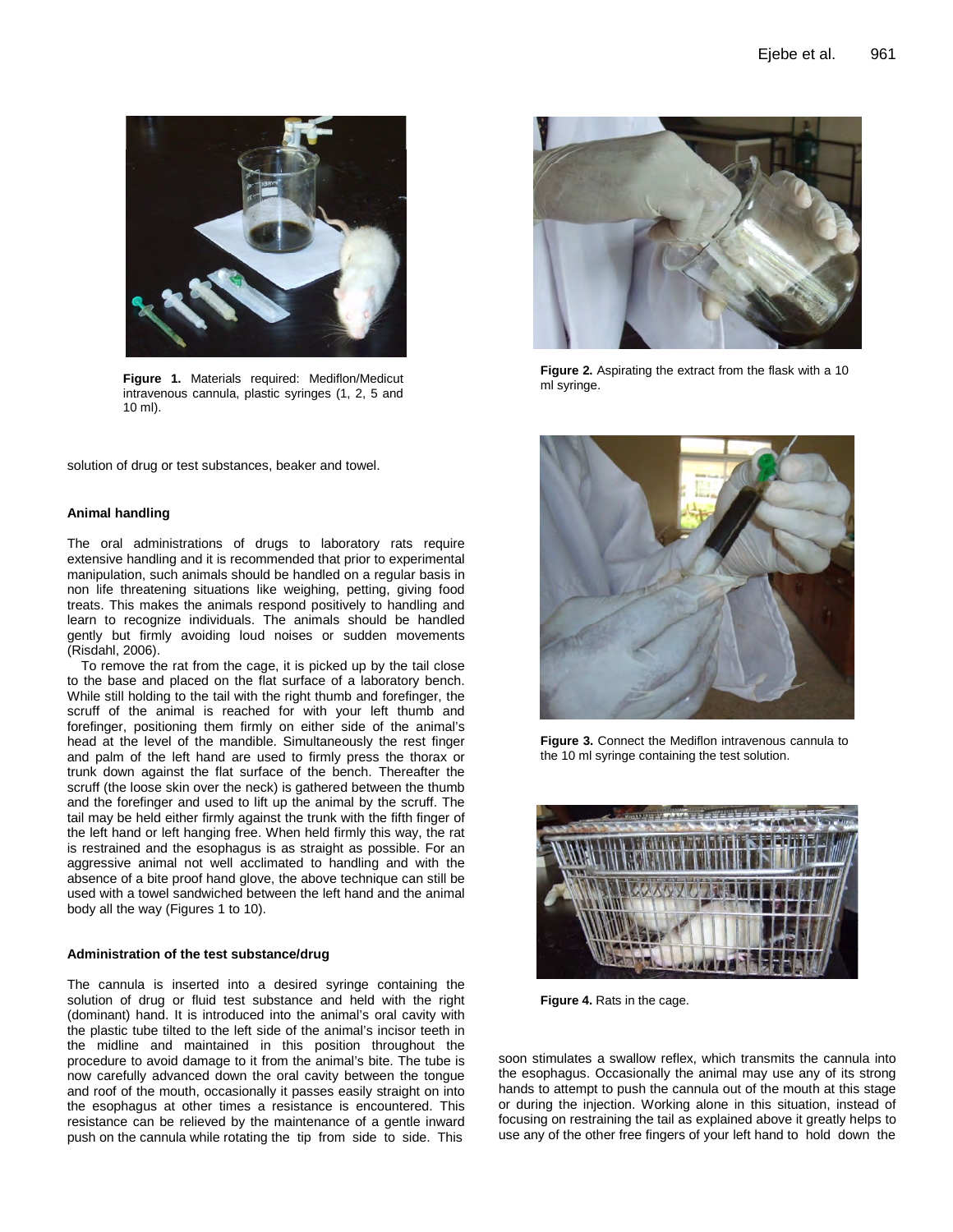

**Figure 5.** Picking the Rat by the tail to remove it from the cage.



**Figure 6.** Rat placed on the flat surface of the laboratory bench.



**Figure 7.** Restraining the rat against the flat surface of the Laboratory bench.

dominant forelimb of the animal preventing any grip on the cannula already situated within the esophagus. Once in the esophagus the plunger is pushed down the syringe, emptying its content into the esophagus en-route to the stomach (Figures 11 to 13).



Figure 8. Gathering the scruff (loose skin over the neck) with the index finger and thumb by the mandible.



**Figure 9.** Rat picked up by the scruff and held with the eosophagus kept as straight as possible.

# **RESULTS AND DISCUSSION**

The oral administration of solution of drugs or test substances to experimental rats is often necessary in various pharmacological, toxicological and other biomedical researches. Although the parenteral routes like subcutaneous, intra-peritoneal and intramuscular routes provide ready alternatives to the oral route, it is scientifically sound and preferable to administer the test substance to experimental animals by the same route(s) by which it is taken or meant to be taken by humans. This is because systemic bioavailability, pharmacokinetics and toxicological parameters obtained for the substance de-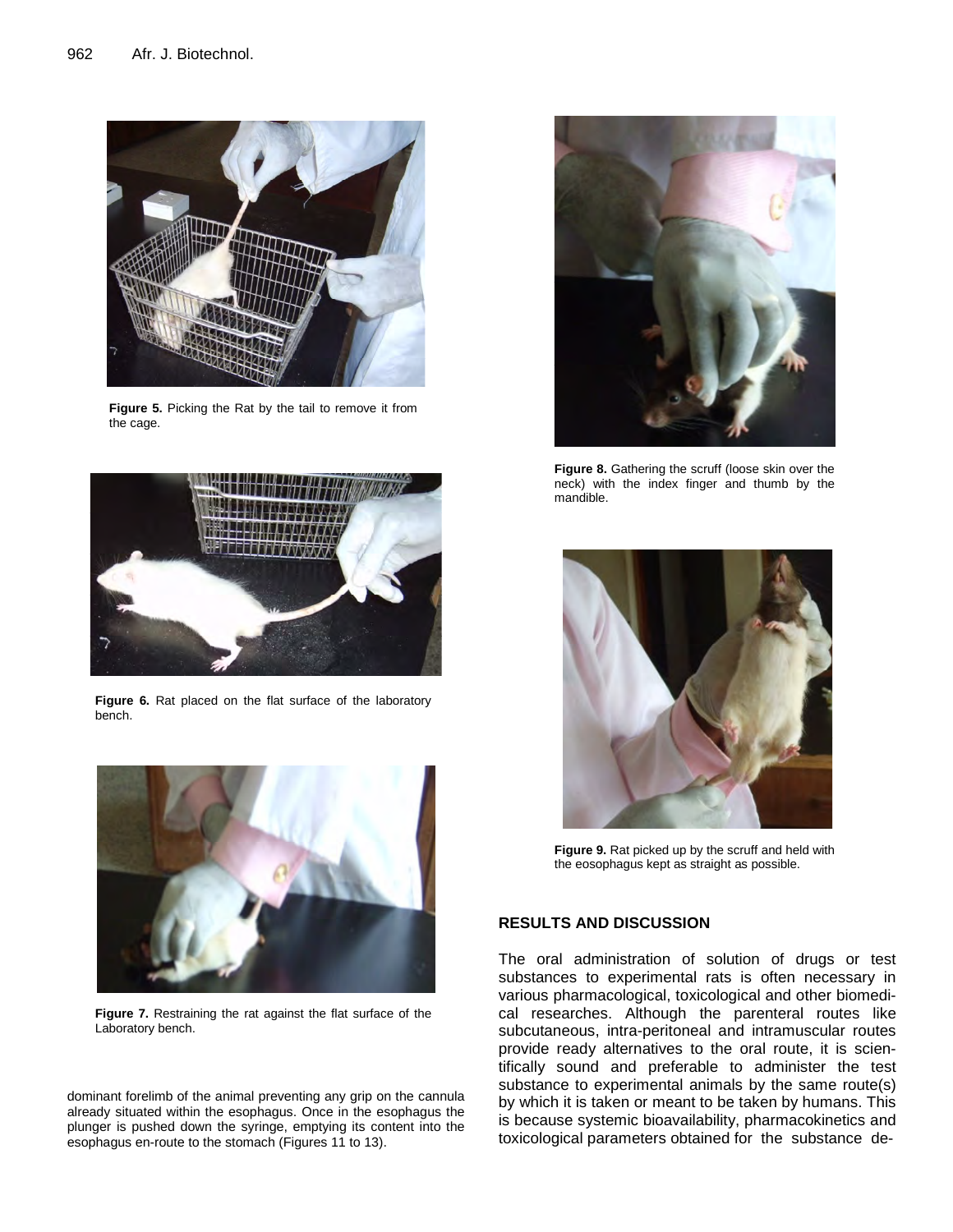

**Figure 10.** Restraining the rat by the scruff with a towel sandwiched between the hand and animal.



**Figure 11.** Inserting cannula tip by the left side of the rat's central canine. Rotating the tip in the oropharynx to overcome resistance.



**Figure 12.** Entire length of cannula tube inserted with tip well lodged in the oesophagus.

pend largely on the route used to administer it (Wilkison, 2001).

The none ready availability of the standard oral cannula designed for the varieties of laboratory animals and a



**Figure 13.** Injecting the test solution into the oesophagus of the rat by pushing down the plunger of the syringe.

widespread dearth of technical skills in properly using available improvised techniques in this part of the world has made the oral route somewhat unpopular amongst biomedical scientists working with rats.

It is not uncommon for the oral route even though initially preferred and ideal for the administration of the test substance to the laboratory rats to have been abandoned by researchers because of the difficulties encountered in the process.

There have been a number of different improvisations resorted to by researchers to circumvent this problem. The use of 5, 2 or 1 ml syringes to measure a volume of a stock solution that convey the required dose of the test substance and then administering it orally by pushing the plunger downward is not an uncommon practice among biomedical researchers in this part of the world. Many of these are probably reported in research methodology, merely stating that the experimental animals were fed orally without any accompanying details of how the animals were actually fed the solution of drugs or test substances (Obasi and Njoku, 2000; Oladiji et al., 2005). This technique you would agree may be highly error prone in terms of the actual amount of the solution of drugs or test substances the animal eventually ingests. This is largely due to the high occurrence of loss of the test substance as a result of spillage due to either overflow or regurgitation by the animal. This annoying experience is often narrated or excused by the researcher as the animal refusing to take the test substance orally.

Many insincere researchers have gone ahead to report